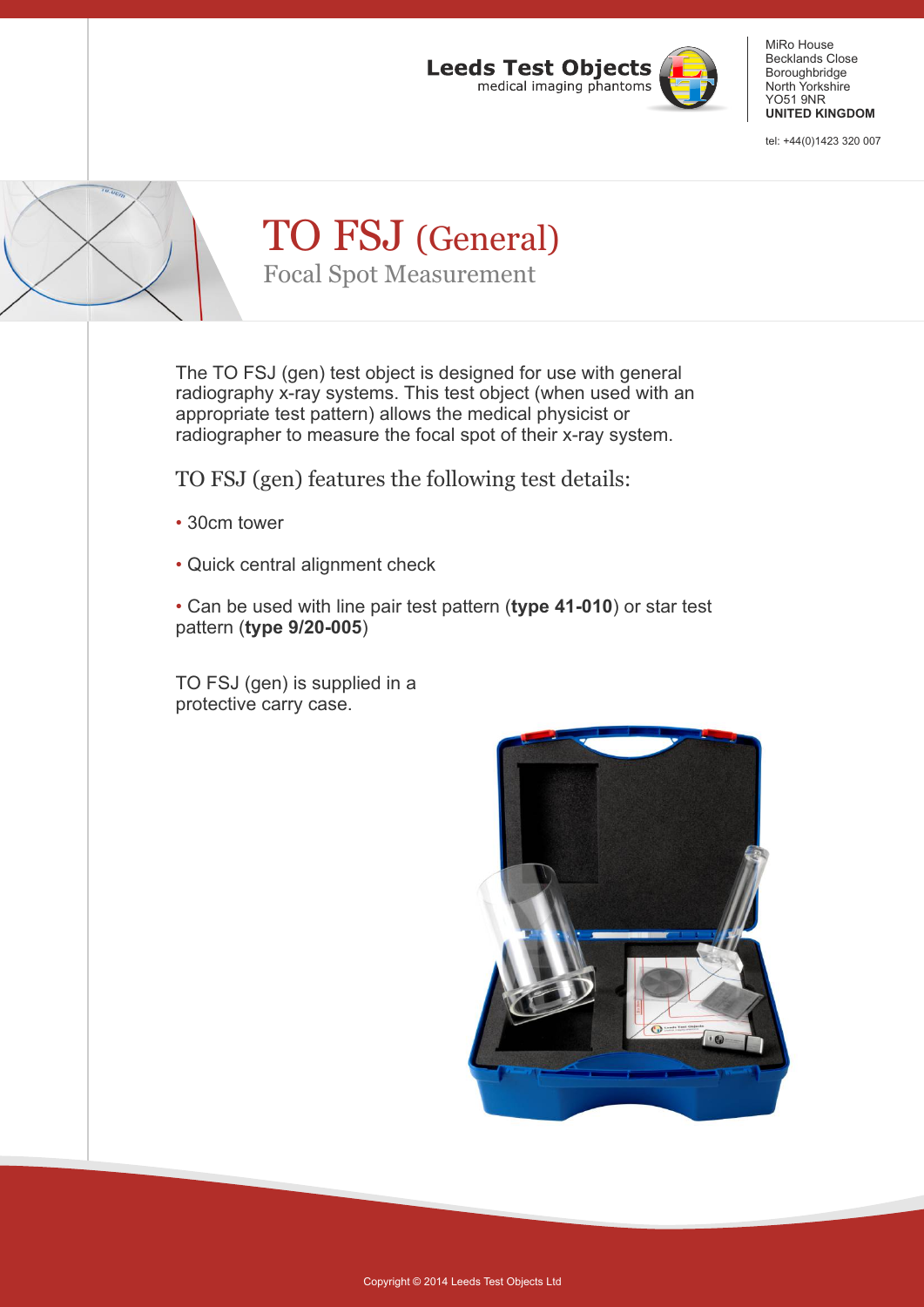

tel: +44(0)1423 320 007

### TO FSJ (General) Focal Spot Measurement

# Product detail



fig. 1 TO FSJ with beam centring tool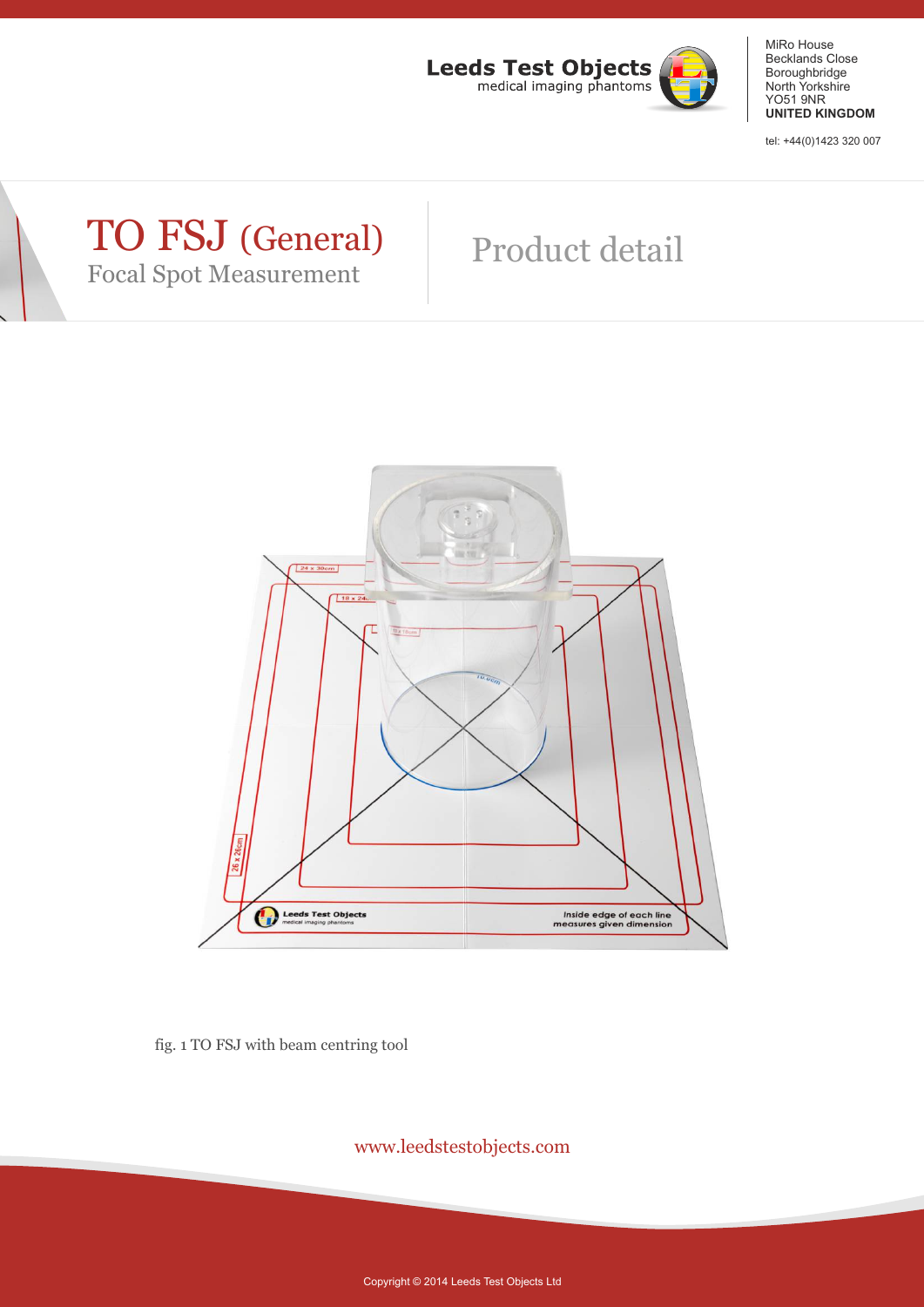

tel: +44(0)1423 320 007

### TO FSJ (General) Focal Spot Measurement

# Product detail



fig. 2 TO FSJ with line pair test pattern (type 41-010)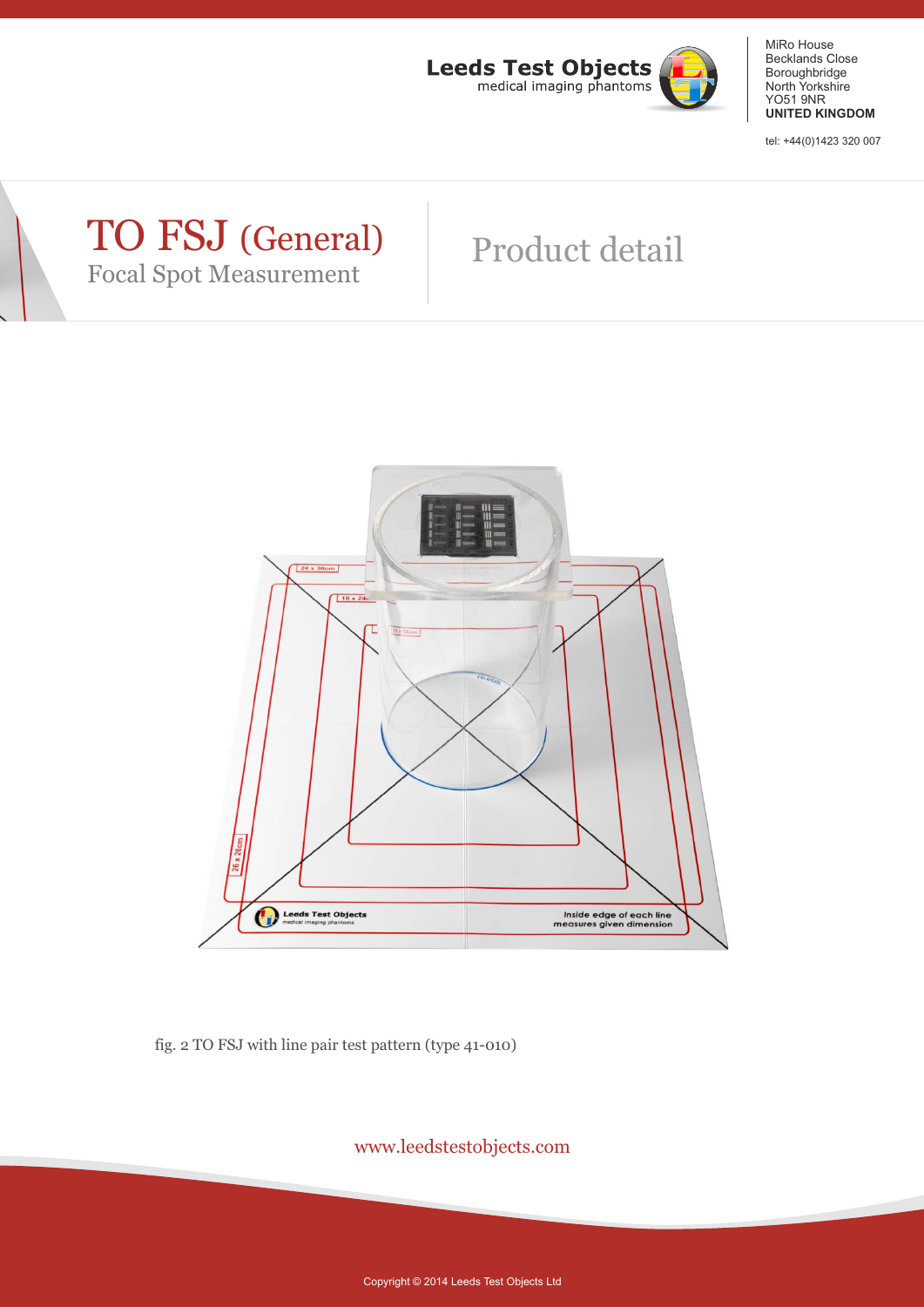

tel: +44(0)1423 320 007

### TO FSJ (General) Focal Spot Measurement

# Product detail



fig. 3 TO FSJ with star test pattern (type 9/20-005)